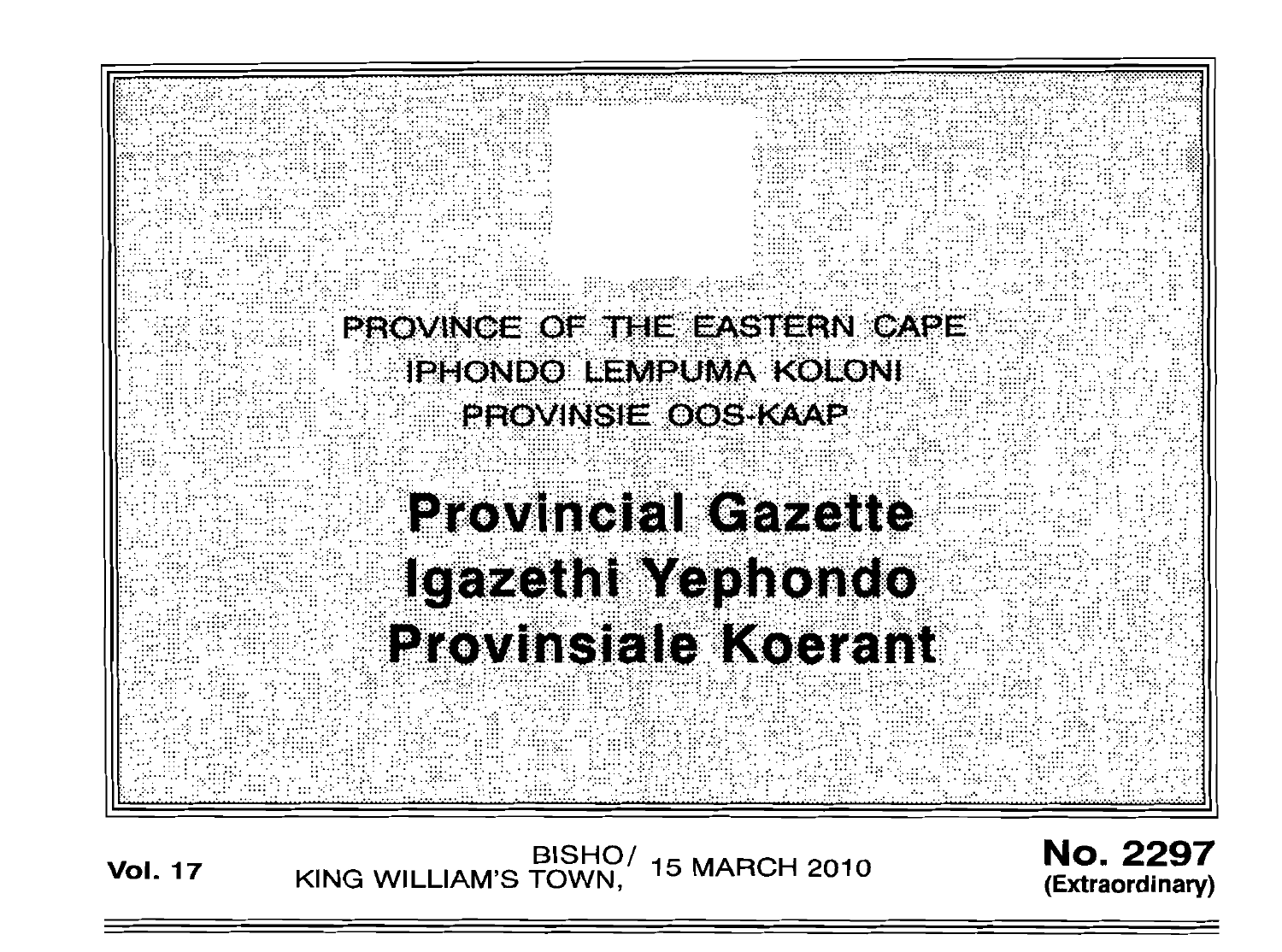### **IMPORTANT NOTICE**

**The Government Printing Works will not be held responsible for faxed documents not received due to errors on the fax machine or faxes received which are unclear or incomplete. Please be advised that an "OK" slip, received from a fax machine, will not be accepted as proof that documents were received by the GPW for printing. If documents are faxed to the GPW it will be the sender's responsibility to phone and confirm that the documents were received in good order.**

**Furthermore the Government Printing Works will also not be held responsible for cancellations and amendments which have not been done on original documents received from clients.**

| No. |                                                                                                                | Page<br>No. | Gazette<br>No. |
|-----|----------------------------------------------------------------------------------------------------------------|-------------|----------------|
|     | <b>GENERAL NOTICES</b>                                                                                         |             |                |
| 61  | Development Facilitation Act (67/1995): Establishment of land development area: Farm 209 and Portion 2 of farm | з           | 2297           |
| 83  | Development Facilitation Act (67/1995): Establishment of land development area: Farm Willowdene, Remainder of  | 5           | 2297           |
| 84  |                                                                                                                |             | 2297           |
| 85  | Land Use Planning Ordinance (15/1985) and Removal of Restrictions Act (84/1967): Buffalo City Municipality:    | 9           | 2297           |
|     | Ordonnansie op Grondgebruiksbeplanning (15/1985) en Wet op Opheffing van Beperkings (84/1967): Buffalostad     | 9           | 2297           |
| 86  | Less Formal Township Establishment Act (113/1991): Amathola District Municipality: Establishment of township:  | 9           | 2297           |
| 87  |                                                                                                                | 10          | 2297           |
| 88  |                                                                                                                | 10          | 2297           |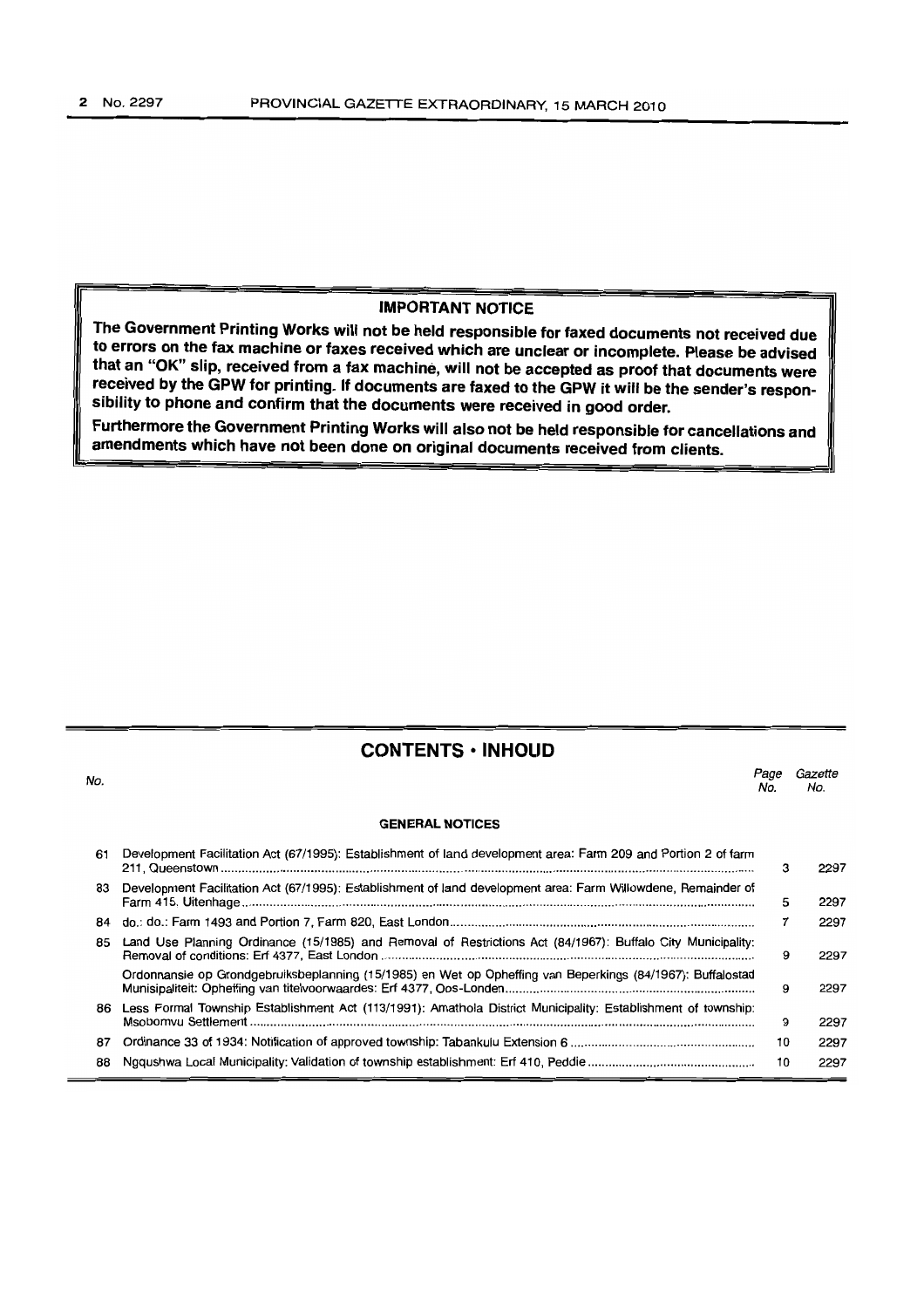# **GENERAL NOTICES**

### No. 61

### NOTICE IN TERMS OF REGULATION 21(10) OF THE REGULATIONS UNDER THE DEVELOPMENT FACILITATiON ACT, 67 OF 1995

NOTICE is hereby given that NPM PLANNING cc acting on behalf of the PEPLER FAMILIE TRUST has lodged an application in terms of the Development Facilitation Act for the establishment of a land. development area on FARM 209 & PORTION 2 OF FARM 211, QUEENSTOWN.

The proposed development comprises the following:

- Creation of a land development area, subdivision and rezoning for the purposes of establishing and obtaining development rights for a country style residential development;
- The development is to be named the Roydon Country Estate;
- The creation of 45 separate title stands, a resort zone with health spa and the establishment of Roydon Nature Reserve among other ancillary land uses proposed as per the site development plan; .
- The suspension in terms of Section 33 of the DFA, of the Subdivision of Agricultural Land Act, 70 of 1970, concerning the subdivision and rezoning of agricultural land;
- The establishment of a Home Owners Association;

The relevant plan(s), document(s) and information are available for inspection at Department of Local Government and Traditional Affairs, Room 4149, Fourth Floor, Tyamzashe Building, Phola Avenue, Bhisho, 5605 and at the offices of the land development applicant for a period of 21 days from 27 November 2009.

The application will be considered at a TRIBUNAL HEARING to be held at the Aloe Grove Guest Farm on 19 July 2010 at 10hOO and the PREHEARING CONFERENCE will be held at the SAME VENUE on 02 June 2010 at 10HOO.

Any person having an interest in the application should please note that:

- 1. You may within a period of 21 days from the date of the publication of this notice, provide the Designated Officer with your written objections or representations; or
- 2, If your comments constitute an objection to any aspect of the land development application, you must appear in person or through a representative before the Tribunal on the date mentioned above. Any written objection or representation must state the name, address and contact number of the person or body making the objection or representation, the interest that such person or body has in the matter and the reason for the objection or representation.

Any written objection or representation must be delivered to the Designated Officer at the Department of Local Government and Traditional Affairs, Room 4149, Fourth Floor, Tyamzashe Building, Phola Avenue, BHISHO, 5605.

You may contact Mr M.M. Mona on Telephone No. 040 6095465 or Fax No. 040 -609 5198 if you have any queries concerning the application.

#### LAND DEVELOPMENT APPLICANT

NPM PLANNING cc Town and Regional Planners 7 King Street, Southernwood East London, 5201

| Tel   | $043 - 7222935$      |
|-------|----------------------|
| Fax   | 086 675 4814         |
| Email | el@npmplanning.co.za |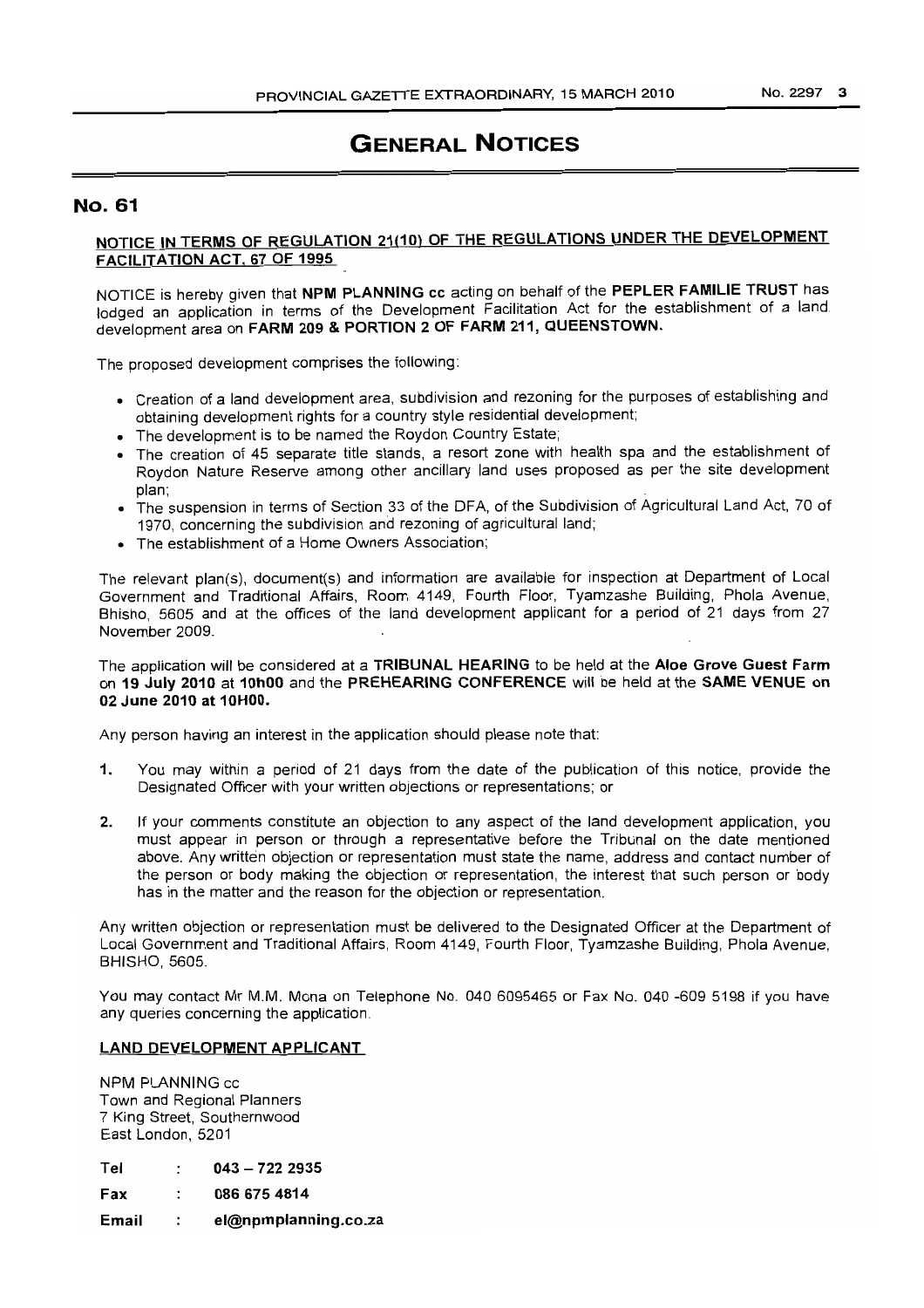### **ISAZISO SESICELO SOPHUHLlSO MHLABA NGOKUBHEKISELELE KUMTHETHO WAMSHUMI AMATHANDATHU (67) KUMTHETHO WONYAKA KA 1995.**

lsaziso siyanikezelwa ukuba inkampani yakwa **NPM PLANNING** cc emele inkampani i **PEPLER FAMILIE TRUST** bangenise isicelo sokuphuhlisa umhlaba ngoko Mmiselo wo Mthetho woququzelelo lophuhliso-mhlaba wonyaka ka 1995 KWI FAMA NOMBOLO 209 KUNYE NESAHLULO **SESIBINI SEFAMA ESINGUNOMBOLO 211, KOMANI (QUEENSTOWN)**

Esi sicelo siqulathe oku kulandelayo:

- Imveliso ye ndawo yophuhliso mhlaba, ulwahlulo kunye notshintsho lomhlaba ukuze kufumaneke imvume yokuphuhliswa kwalo mhlaba ukuze kwenziwe indawo yokuhlala;
- Lendawo icetyelwa ukuphuhliswa iza kubizwa nge Roydon Country Estate;
- Imveliso ezingamashumi amane anesihlanu ezine Tayitile ezahlukeneyo, kunye nebala lokwenwaba elinendawo yezempilo yokuzivavanya, kwakunye nolwakhiwo Iwe Roydon. Nature Reserve nakunye nezinye phi na indawo ezinokubakhona ngokwe plani.
- Urhoxiso ngokomthetho ongu Section 33 we DFA, umthetho we Subdivision of Agricultural Land Act 70/1970, mayelana nophuliso notshintsho lomhlaba;
- Ukusekwa kwe qumrhu lobambiswano labanini makhaya;

liPlani ezinxulumene noku, Amaxwebhu kunye neeNkcukacha zikulungele ukuhlolwa kwaye ziyafumaneka kwisebe <sup>10</sup> Rhulumente wezamkhaya nemicimbi yamasiko nezithethe kwigumbi 4149 kumgangatho wesine kwisakhiwo i Tyamzashe, Phola Avenyu, e Bhisho, 5605 kwakunye nasezi ofisini zalowo ufake isicelo sokuphuhlisa umhlaba zingaphelanga iintsuku eziyi 21 ukususela ngomhla we 27 November 2009.

Esi sicelo siva kuqwalaselwa kwi **Tribunal Hearing** eyakube ibanjelwe e **Aloe Grove Guest Farm** ngomhla weshumi elinesithoba **(19)** kwinyanga ka **July** ku nyaka ka **2010** ngo **10hOO** kuze kuthi ngomhla we **02 ku June** kunyaka ka **2010** ngo **10hOO** kuphinde kwa kule ndawo inye, kubanjwe inkomfa yamalungiselelo e **Tribunal Hearing.**

Nawuphi umntu onomdla kwesi sicelo makaqwalasele oku:

- 1. Unganikezela ngesichaso esibhaliweyo okanye isihlomelo kwigosa elinyuliweyo zingaphelanga intsuku eziyi 21.
- 2. Ukuba isichaso sakho sithe saveza umba ofuna ukuqwalaselwa malunga nesi sicelo sokuphuhliswa kwalomhlaba, kuzakufunaka uvele wena isiqu okanye i gqwetha lakho phambi kwe gqiza lovavanyo nqalornhla uchaziweyo ngasentla.

Nayiphi inkcaso okanye isihlomelo esibhaliweyo masisiwe kwigosa elinyuliweyo kwisebe <sup>10</sup> Rhulumente wezasekhaya nemicimbi yamasiko nezithethe kwi gumbi 4149, kumgangatho wesine, kwisakhiwo i Tyamzashe, Phola Avenyu, e Bhisho, 5605.

Ungatsalela umnxeba uMnu. M.M. Mona kule nombolo **040-609 5465** okanye umfekisele kule inombolo **040-609 5525** xa unemibuzo okanye ungaqondi malunga nesi sicelo.

#### **OFAKE ISICELO SOPHUHLlSO MHLABA**

NPM PLANNING cc Town and Regional Planners 7 King Street, Southernwood East London, 5201

| lfoni   | $:043-7222935$         |
|---------|------------------------|
| lfekisi | : 086-675 4814         |
| E-mail  | : el@npmplanning.co.za |

 $8 - 15$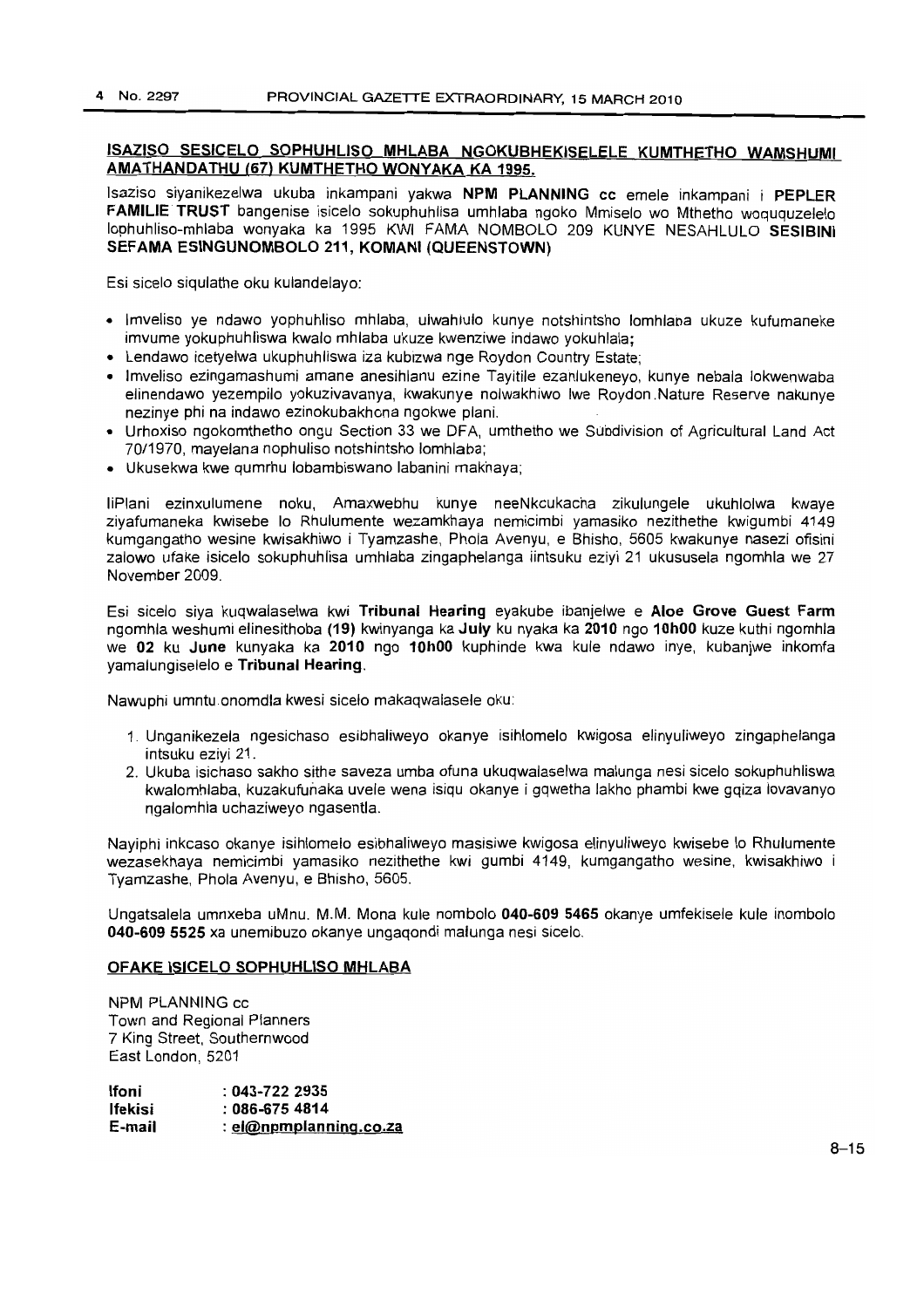### No. 83

### NOTICE IN TERMS OF REGULATION 21(10) OF THE REGULATIONS UNDER THE DEVELOPMENT FACILITATION ACT, 67 OF 1995

NOTICE is hereby given that NPM PLANNING cc acting on behalf of JOHN JOSEPH LAPERSONNE has lodged an application in terms of the Development Facilitation Act for the establishment of a land development area on the FARM WILLOWDENE, REMAINDER OF FARM 415, UITENHAGE.

The proposed development comprises the following:

- Creation of a land development area, subdivision and rezoning for the purposes of establishing and obtaining development rights for a country style residential development and health spa;
- The development is to be named the Lady Slipper Country Estate;
- The creation of 25 separate title stands, a resort zone to accommodate a health spa and other ancillary land uses proposed as per the site development plan;
- The suspension in terms of Section 33 of the DFA, of the Subdivision of Agricultural Land Act, 70 of 1970, concerning the subdivision and rezoning of agricultural land;
- The establishment of a Home Owners Association;

The relevant plan(s), document(s) and information are available for inspection at Department of Local Government and Traditional Affairs, Room 4186, Fourth Floor, Tyamzashe Building, Phola Avenue, Bhisho, 5605 and at the offices of the land development applicant for a period of 21 days from 15 March 2010.

The application will be considered at a TRIBUNAL HEARING to be held at the 1<sup>st</sup> Floor Boardroom, Department of Housing, Local Government and Traditional Affairs, 55 Albany Road, Port Elizabeth on 15 July 2010 at 10hOO and the PREHEARING CONFERENCE will be held at the SAME VENUE on 27 MAY 2010 at 10HOO.

Any person havinq an interest in the application should please note that:

- 1. You may within a period of 21 days from the date of the publication of this notice, provide the Designated Officer with your written objections or representations; or
- 2. If your comments constitute an objection to any aspect of the land development application, you must appear in person or through a representative before the Tribunal on the date mentioned above. Any written objection or representation must state the name, address and contact number of the person or body making the objection or representation, the interest that such person or body has in the matter and the reason for the objection or representation.

Any written objection or representation must be delivered to the Designated Officer at the Department of Local Government and Traditional Affairs, Room 4186, Fourth Floor, Tyamzashe Building, Phola Avenue, BHISHO, 5605.

You may contact Mr M.M. Mona on Telephone No. 040 6095465 or Fax No. 040 -609 5198 if you have any queries concerning the application.

### LAND DEVELOPMENT APPLICANT

NPM PLANNING cc Town and Regional Planners 7 King Street, Southernwood East London, 5201

|  | Tel |  | $043 - 7222335$ |  |  |
|--|-----|--|-----------------|--|--|
|--|-----|--|-----------------|--|--|

Fax 0866754814  $\cdot$ 

Email  $\mathbf{r}$ el@npmplanning,co.za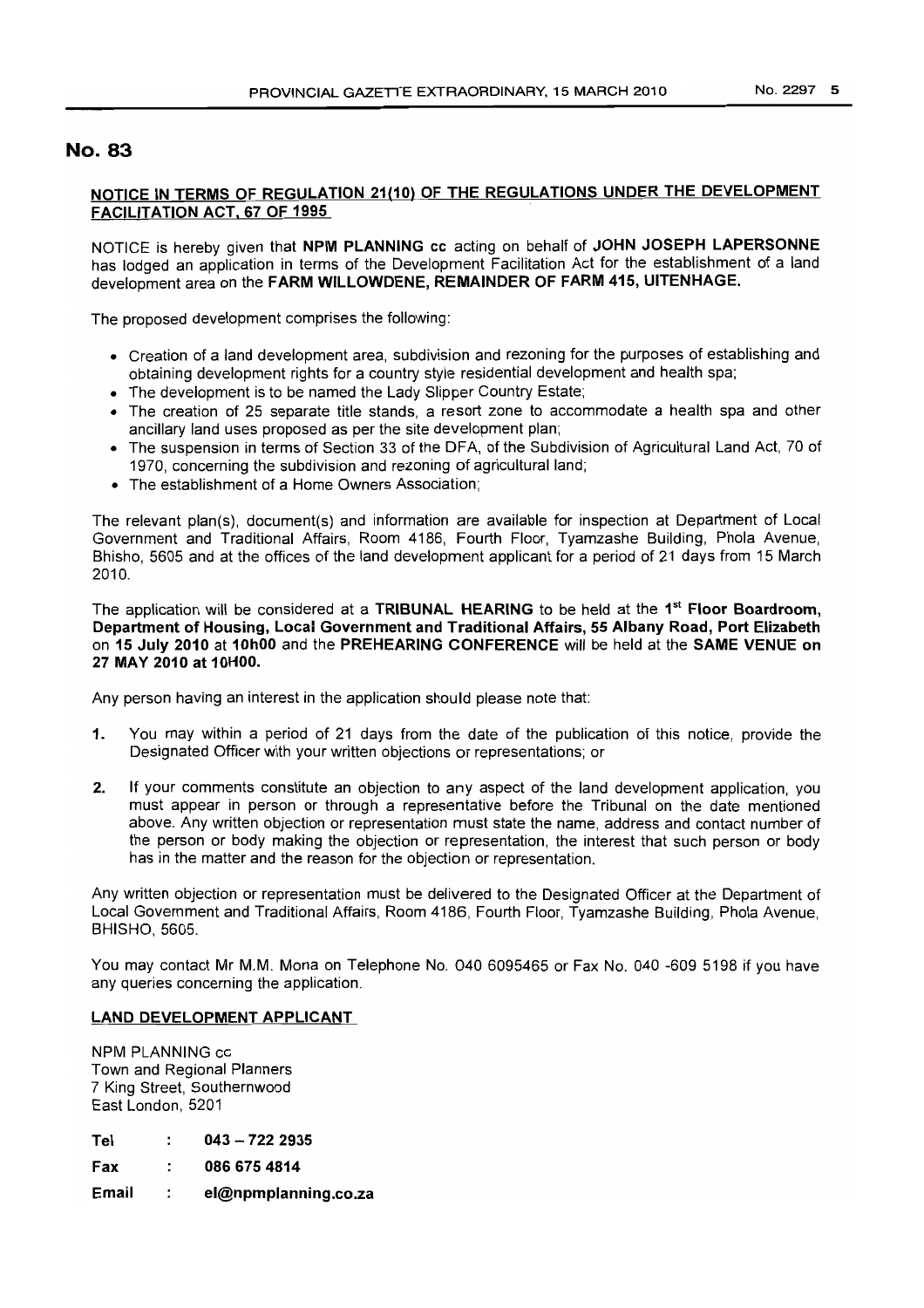### ISAZISO SESICElO SOPHUHLlSO MHlABA NGOKUBHEKISElElE KUMTHETHO WAMSHUMI AMATHANDATHU (67) KUMTHETHO WONYAKA KA 1995.

Isaziso siyanikezelwa ukuba inkampani yakwa NPM PLANNING cc emele inkampani i JOHN JOSEPH LAPERSONNE bangenise isicelo sokuphuhlisa umhlaba ngoko Mmiselo wo Mthetho woququzelelo lophuhliso-mhlaba wonyaka ka 1995 KWI FAMA WILLODENE, NETSHIYIKELA YE FAMA 415, TINARHA (UITENHAGE)

Esi sicelo siqulathe oku kulandelayo:

- Imveliso ye ndawo yophuhliso mhlaba, ulwahlulo kunye notshintsho lomhlaba ukuze kufumaneke imvume yokuphuhliswa kwalo mhlaba ukuze kwenziwe indawo yokuhlala nendawo yezempilo yokuzivavanya;
- Lendawo icetyelwa ukuphuhliswa iza kubizwa nge Lady Slipper Country Estate;
- Imveliso ngamashumi amabini ane sihlanu Tayitile ezahlukeneyo, kunye nebala lokwenwaba ukuze kubekho indawo yempilo yokuzivavanya,nazo neziphi na ezinye indawo ezinokubakhona ngokwe plani.
- Urhoxiso ngokomthetho ongu Section 33 we DFA, umthetho we Subdivision of Agricultural Land Act 70/1970, mayelana nophuliso notshintsho lomhlaba;
- Ukusekwa kwe qumrhu lobambiswano labanini makhaya;

IiPlani ezinxulumene noku, Amaxwebhu kunye neeNkcukacha zikulungele ukuhlolwa kwaye ziyafumaneka kwisebe 10 Rhulumente wezamkhaya nemicimbi yamasiko nezithethe kwigumbi 4186 kumgangatho wesine kwisakhiwo i Tyamzashe, Phola Avenyu, e Bhisho, 5605 kwakunye nasezi ofisini zalowo ufake isicelo sokuphuhlisa umhlaba zingaphelanga iintsuku eziyi 21 ukususela ngomhla we 15 March 2010.

Esi sicelo siya kuqwalaselwa kwi Tribunal Hearing eyakube ibanjelwe kumgangatho wokuqala (1<sup>st</sup> Floor) Boardroom, Department of Housing, local Government and Traditional affairs, 55 Albany Road, Port Elizabeth, ngomhla weshumi elinesihlanu (15) kwinyanga ka July ku nyaka ka 2010 ngo 10hOO kuze kuthi ngomhla we 27 ku May kunyaka ka 2010 ngo 10hOO kuphinde kwa kule ndawo inye, kubanjwe inkomfa yamalungiselelo e Tribunal Hearing.

Nawuphi umntu onomdla kwesi sicelo makaqwalasele oku:

- 1. Unganikezela ngesichaso esibhaliweyo okanye isihlomelo kwigosa elinyuliweyo zingaphelanga intsuku eziyi 21.
- 2. Llkuba isichaso sakho sithe saveza umba ofuna ukuqwalaselwa malunga nesi sicelo sokuphuhliswa kwalomhlaba, kuzakufunaka uvele wena isiqu okanye i gqwetha lakho phambi kwe gqiza lovavanyo ngalomhla uchaziweyo ngasentla.

Nayiphi inkcaso okanye isihlomelo esibhaliweyo masisiwe kwigosa elinyuliweyo kwisebe 10 Rhulumente wezasekhaya nemicimbi yamasiko nezithethe kwi gumbi 4186, kumgangatho wesine, kwisakhiwo i Tyamzashe, Phola Avenyu, e Bhisho, 5605.

Ungatsalela umnxeba uMnu. M.M. Mona kule nombolo 040-609 5465 okanye umfekisele kule inombolo 040-609 5525 xa unemibuzo okanye ungaqondi malunga nesi sicelo.

#### OFAKE ISICElO SOPHUHLlSO MHlABA

NPM PLANNING cc Town and Regional Planners 7 King Street, Southernwood East London, 5201

| lfoni   | $: 043 - 7222935$      |
|---------|------------------------|
| Ifekisi | $: 086 - 6754814$      |
| E-mail  | : el@npmplanning.co.za |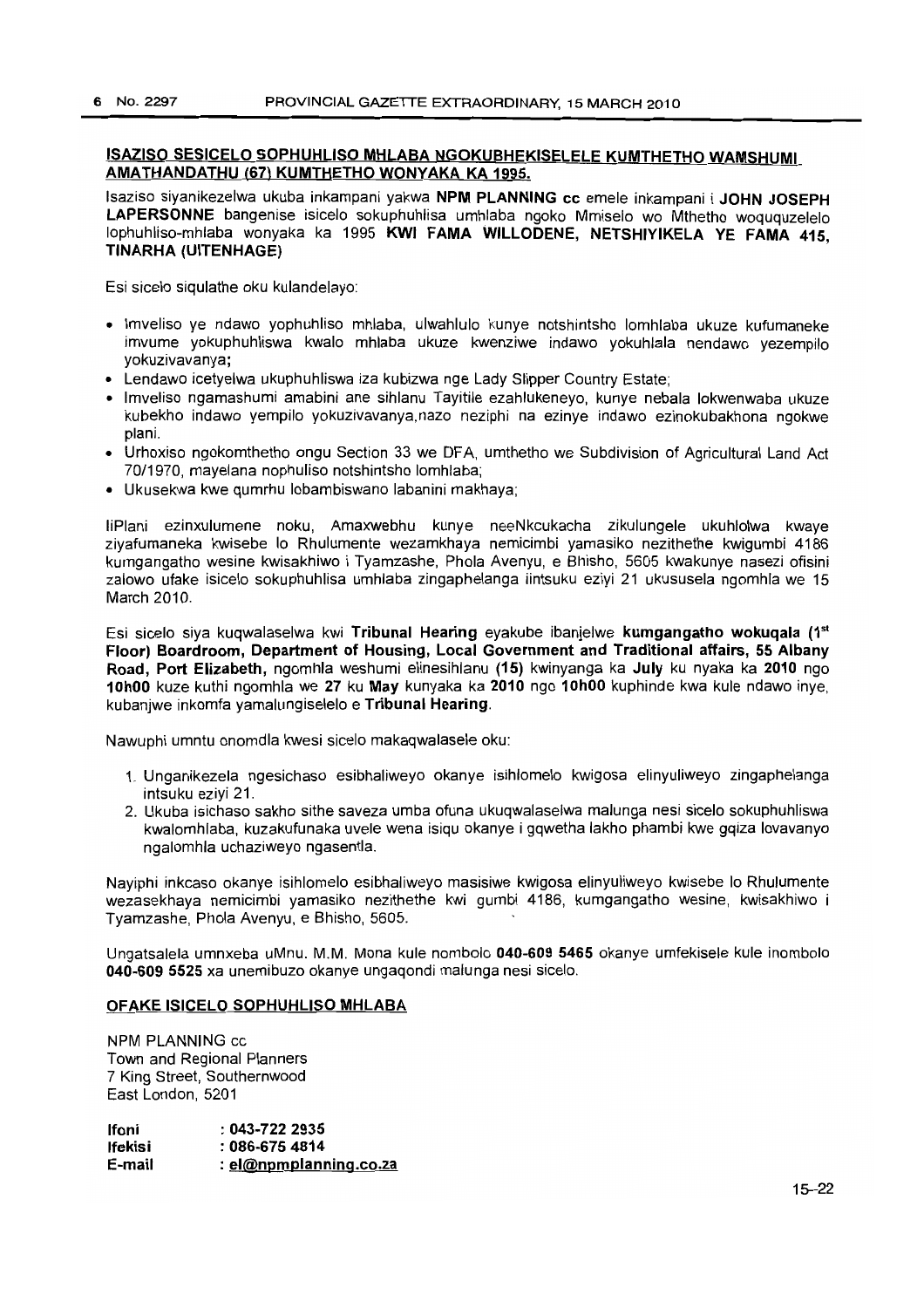### No. 84

# **NOTICE IN TERMS OF REGULATION 21(1O) OF THE REGULATIONS UNDER THE DEVELOPMENT FACILITATION ACT, 67 OF 1995**

**Notice** is hereby given that **SETPLAN acting on behalf of EDCOT TRUST EITHER AS OWNER OF OR DULY AUTHORISED BY THE OWNERS CONCERNED** has lodged an application in terms of the Development Facilitation Act for the establishment of a land development area on **FARM 1493 AND PORTION 7 OF FARM 820 EAsT LONDON, Province of the Eastern Cape.**

The application consists of the following:

- The subdivision and rezoning of Farm 1493 and consolidation with Portion 7 of Farm 820 East London, in accordance with the Buffalo City Zoning Scheme Regulations.
- The suspension in terms of Section 33(2) of the DFA, of certain sections of the Land Use Planning Ordinance, 15 of 1985 as far as the approval process only is concerned, as the Buffalo City Zoning Scheme Regulations contained in P.N. No 152 of 23 May 2008 must still apply to the land development area

The relevant plan(s), document(s) and information are available for inspection at the **Department of Local Government & Traditional Affairs, Room 4149, Fourth Floor, Tyamzashe Building, BHISHO** for a period of 14 days from **15 MARCH 2010.**

The application will be considered at a **TRIBUNAL HEARING** to be held at the **Blue Lagoon Hotel, Beacon Bay, East London on 8 JUNE 2010 at 10hOO** and the **PRE-HEARING** conference will be held at the **Blue Lagoon Hotel, Beacon Bay, East London on 11 MAY 2010 at 10hOO.**

Any person having an interest in the application should please note that

- 1. You may, within a period of 14 days from the date of the publication of this notice, provide the Designated Officer with your written objections or representations; or
- 2. If your comments constitute an objection to any aspect of the land development application, you must appear in person or through a representative before the Tribunal on the date mentioned above.

Any written objection or representation must be delivered to the Designated Officer at the **Department of Housing, Local Government and Traditional Affairs, Room 4149, Fourth Floor, Tyamzashe Bui\ding, BH\SHO.**

You may contact **Mr M.M. Mona on telephone no. 0406095465 or Fax No. 040 609 5198** if you have any queries concerning the application.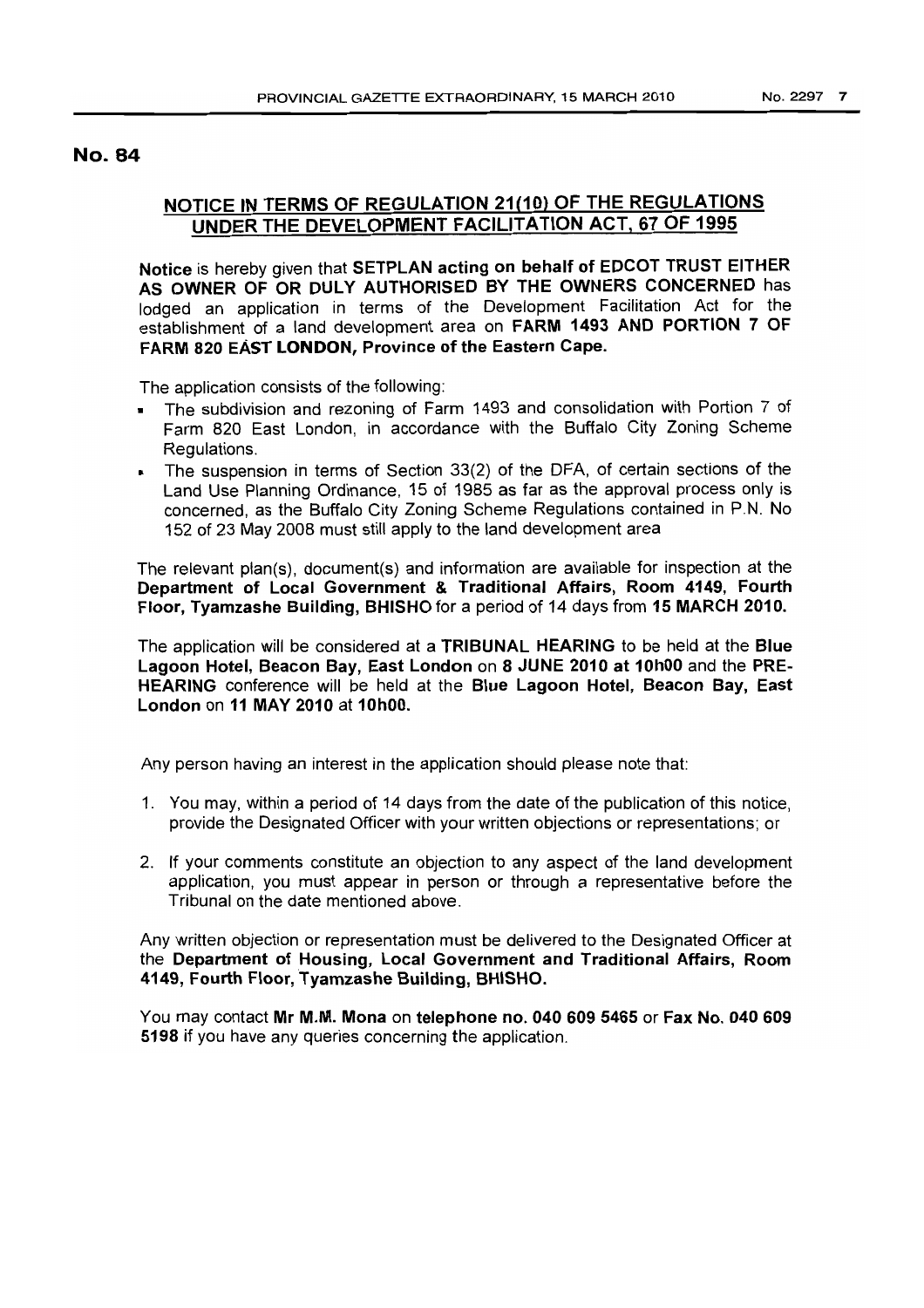### ISAZISO NGOKOMGAOO 21(10) PHANTSI KWEMIMMISELO YOMTHETHO WE-DEVELOPMENT FACILITATION ACT, 67 KA 1995

Isaziso sikhutshwa ngalompapasho sisithi uSETPLAN omele I-EDCOT TRUST BENGUMNINI OKANYE BENIKWE IMVUME NGABANINI ABAFANELEKILEYO bangenise isicelo ngokommiiselo we-Development Facilitation Act ukuze kumiswe indawo yokuphuhlisa kwi- seFama 1493 KWAKUNYE NECEBA 7 KUNYE NEFAMA 820 Emonti, KwiPhondo LaseMpuma Koloni.

Esisicelo siquka oku kulandelayo:

- Ukwahlulwa kwakunye nokutshintshwa kwendlela youkusetyenziswa kwe fama 193 kwakunye nokudityaniswa neceba 7 lefama 820 eMonti, ngukuhambelanayo nemigaqo elawula ukusetyenziswa kwemihlaba ye Buffalo City.
- Unqunyanyiswa kwesahluko 33 ye Development Facilitation Act, bomgaqo-nqubo wokunikeza imvume ngokwe Land Use Planning Ordinance, 15ka 1985, ngoba 1- Land Use Management Controls, ngokwale ordinance kufuneka zisebenzile kule ngingqi yophuhiso-mhlaba.

Izicwangwiso, uxwebhu kunye neencukhaca zingafumaneka kwiSebe loRhulumente weMicimbi yezeKhaya nezeMveli, e-ofisini 4149, umgangatho wesine, Tyamazashe isakhiwo, eBHISHO ithuba elingange ntsuku ezi 14 ukusukela nge 15 MARCH 2010.

Esisicelo siza kuhlolwa Iigqugula lovavanyo elizakubanjelwa eBlue Lagoon Hotel, Beacon Bay, East London ne 8 JUNE 2010 ngo 10hOO kwaye inkomfa YOVIWANO NDLEBE phambi kudibane igqugula izakuba eBlue Lagoon Hotel, Beacon Bay, East London nge 11 MAY 2010 ngo 10hOO.

Nawuphi umntu onomdla kwesisicelo makazi oku:

- 1. Ungathumela izikhalazo okanye izimvo zakho ezibhaliweyo, malunga nesisicelo, kwi gosa elichongiweyo, zingekadluli iintsuku ezi 14 ukusukela kusuku lokupapashwa kwesisibhengezo.
- 2. Ukuba ngaba izimvo zakho ziyakhalazo malunga noluphuhliso Iwesisicelo, kufuneka ume phambi kwe Igqiza ngobuqu bakho okanye uthumele ummeli.

Nasiphi na isikhalazo okanye izimvo kufuneka zisiwe ngesandla kwi gosa elichongiweyo kwiSebe IikaRhulumente waseKhaya ne, kwiofisi 4149, umgangatho wesine, Tyamzashe isakhiwo, eBHISHO.

Ungaqhagamshelana uMnumzana M. M. Mona ngenombolo yomnxeba 040 609 5465 okanye ifaksi 040 609 5198 ubangabana unemibuzo malunga nesisicelo.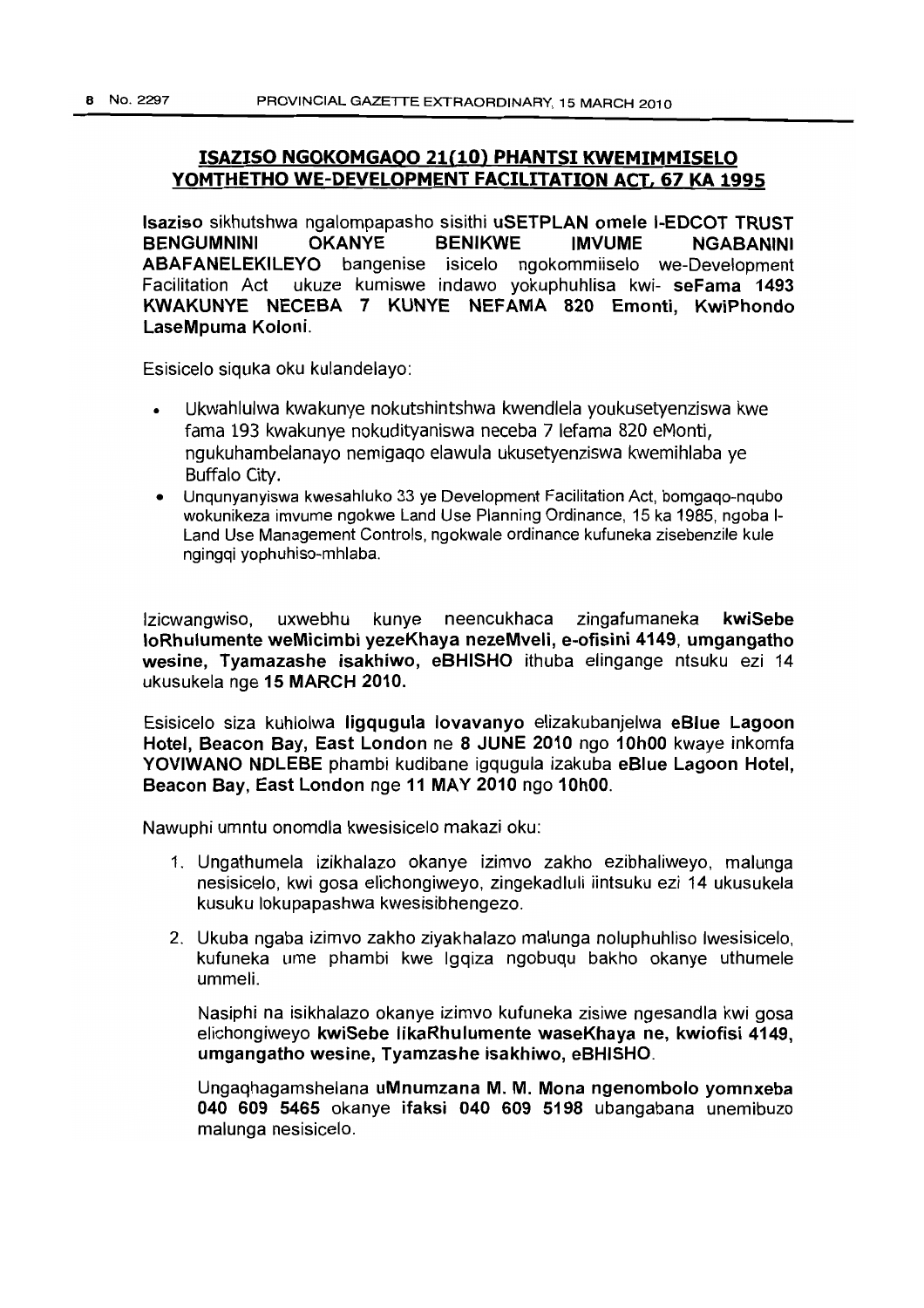### No. 85

#### BUFFALO CITY MUNICIPALITY

LAND USE PLANNING ORDINANCE No. 15 OF 1985 REMOVAL OF RESTRICTIONS ACT 1967 (ACT 84 OF 1967)

It is hereby notified in terms of the above-mentioned Act/Ordinance that the undermentioned application(s) has been received and is open to inspection at Room 414/5, 4th Floor, Department of Housing and Local Government and Traditional Affairs, Eastern Cape, Regional Office, Tyamzashe Building, Civic Square, Bisho and at the Town Planning Enquiry Counter, First Floor, City Engineering Centre, 26 Oxford Street, East London on weekdays from 08:00 to 13:00.

Any objections, with full reasons therefor, must be lodged in writing with the Municipal Manager, P.O. Box 134, East London not later that 9 April 2010, quoting the above Act and the objector's ert number.

Nature of application:

1. Removal of title conditions B (4) (a), (b), (c) and (d) from Deed of Transfer IT 946/98 applicable to Erf 4377, East London

2. Relaxation of building lines.

Applicants: C.J. van der Berg.

#### N. MBALI-MAJENG, Acting Municipal Manager

(6162)

#### BUFFALOSTAD MUNISIPALITEIT

.**-.**

GRONDGEBRUIKS ORDONNANSIE No. 15 VAN 1985, WET OP OPHEFFING VAN BEPERKINGS, 1967 (WET 84 VAN 1967)

Kragtens bostaande OrdonnansielWet word hiermee kennis gegee dat onderstaande aansoek/e ontvang is en ter insae Ie by Kamer 414/5, 4de Verdieping Departement Behuising, Plaalike Regering en Tradisionele sake Oos-Kaap Streekkantoor, Tyamzashe gebou, Burgerplein, Bisho en by die navraetoonbank van die Stadsbeplanningstak, eerste verdieping, Stadsingenieursentrum, Oxfordstraat 26, Oos-Londen, op weeksdae van 08:00 to 13:00.

Enige besware, met volledige redes daarvoor, moet voor of op 9 April 2010, skriftelik by die Munisipale Bestuurder, Posbus 134, Oos-Londen, ingedien word met vermelding van bogenoemde Wet en die beswaarmaker se ert nommer.

Aard van aansoek:

1. Opheffing van titelvoorwaardes B (4) (a), (b) (c) and (d) van Oordragakte IT 946/98 van toepassing of Erf 4377, Oos-Londen.

2. Verslapping van boulyne.

Aansoekers: C.J. van der Berg.

#### N. MBALI-MAJENG, Waarnemende Munisipale Bestuurder

(6162)

### No. 86

#### PROVINCE OF THE EASTERN CAPE

#### DEPARTMENT OF LOCAL GOVERNMENT AND TRADITIONAL AFFAIRS

#### AMATHOLA DISTRICT MUNICIPALITY

LESS FORMAL TOWNSHIP ESTABLISHMENT ACT, 1991 (ACT 113 OF 1991)

#### NOTICE OF TOWNSHIP ESTABLISHMENT

I, Sicelo Gqobana, member of the Executive Council for Local Government and Traditional Affairs, duly authorised thereto, hereby give notice in terms of section 11 (2) of the Less Formal Township Establishment Act, 1991 (Act 113 of 1991), that an application for establishment of a township on the property specified below has been received and is open to inspection during normal office hours at the office of the Senior Manager, Department of Local Government and Traditional Affairs (Eastern Cape), Room No. 4181, until and including 28 March 2010.

Proposed township name: Msobomvu settlement.

Property description: Portion of Farms 98, 99 and 104 Victoria East.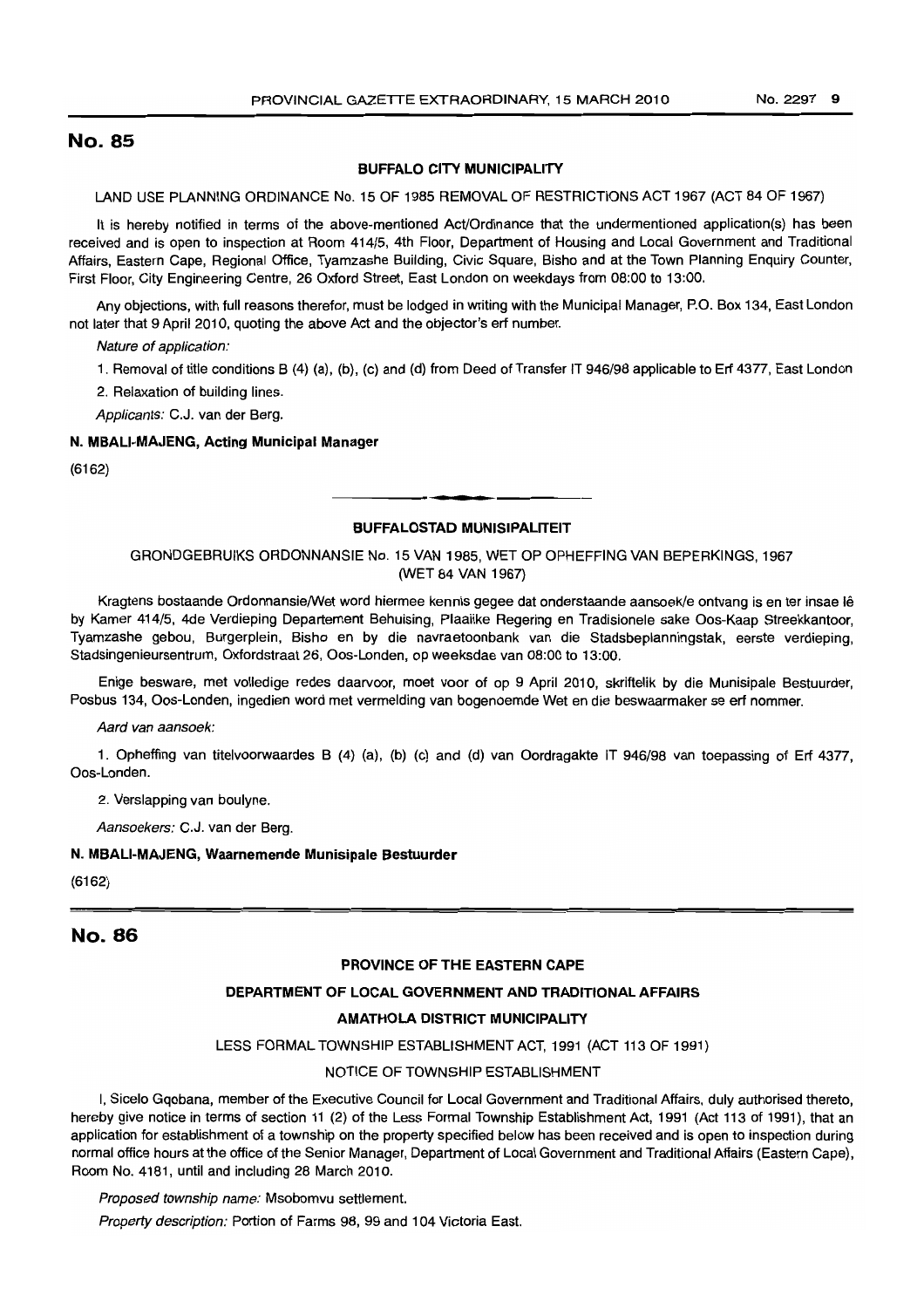#### 10 No. 2297 PROVINCIAL GAZETTE EXTRAORDINARY, 15 MARCH 2010

Location: Msobomvu settlement is located in Alice in the area jurisdiction of Nkonkobe Local Municipality in Ward 12 within the Amathole District Municipality. The area is situated to the north of Alice and is accessed through the R 345 route to Hogsback. Msobomvu is along this R345 route the west approximately 20 kilometres to the south of Hogsback.

Applicant: Messrs Fourways Consulting Services.

#### SICELO GQOBANA, MEC for Local Government and Traditional Affairs.

### No. 87

#### DEPARTMENT OF LOCAL GOVERNMENT AND LAND TENURE

NOTIFICATION OF APPROVED TOWNSHIP

Notification of approved township by virtue of power vest in me in terms of S 20 (6) (b) of Ordinance 33/1934 I, Sicelo Gqobana, Minister of Local Government and Land Tenure, hereby notify that the above-mentioned Township is an approved Township.

Name of township: Tabankulu Extension 6.

Situation: Tabankulu Municipality.

General Plan: SG 5357/2000.

Township comprising of 128 erven numbered 1037-1054; 1056-1165 public place numbered 1055 and the roads.

### No. 88

#### NGQUSHWA LOCAL MUNICIPALITY

VALIDATION OF TOWNSHIP ESTABLISHMENT

- Subdivision of Erf 410, Peddie (Middle Income) GP 2743.
- Subdivision of portion of Erf 93 (Commonage) (High Income) GP
- Consolidation and Subdivision of Erf 93 and Portion of Erf 93 (Middle Income) GP 2785.
- Subdivision of Portion of Erf 93 (Middle Income / Business) GP 2718
- Subdivision of Portion of Erf 93 (Commonage) GP 7877

Ngqushwa Municipality intends to apply for the validation of township establishment of the above mentioned townships whose validation has expired.

Copies of layout plans and supporting documentation are available for inspection at the Ngqushwa Municipality Offices, Erf 313, Main Road, Peddie.

Contact: Mr. M Voko at (040) 673-3097/8 during office hours.

Any objections should be lodged in writing with the Municipal Manager within 21 days from the date of publication of this notice.

#### MRS. N. Y. ZONGO, Municipal Manager

Ngqushwa Municipality, P.O. Box 539, Peddie.

## **•** UMASIPALA WASENGQUSHWA

#### UKUFAKWA NGOKUTSHA KWESICELO SOKUMISWA KWELOKISHI OKUCETYWAYO NGUMASIPALA

- Ukwahlulwahlulwa kwenxiwa elingu 410 Peddie GP 2743.
- Ukwahlulwahlulwa kwesiqingatha senxiwa elingu 93, Peddie 11669
- Ukutshintshwa nokwahlulwahlulwa kwenxiwa elingu 92 nesiqingatha esingu 93 GP 2785.
- Ukwahlulwahlulwa kwesiqingatha esingu 93 GP 2718.
- Ukwahlulwahlulwa kwesiqingatha esingu 93  $-$  7877.

Umasipala waseNgqushwa wenza isaziso sesicelo ngokutsha sokumiswa kwelokishi okucetywayo ngenxa yendawo emaxhongo yokuhlala kuyo esisiqingatha se senxiwa elingu 93.